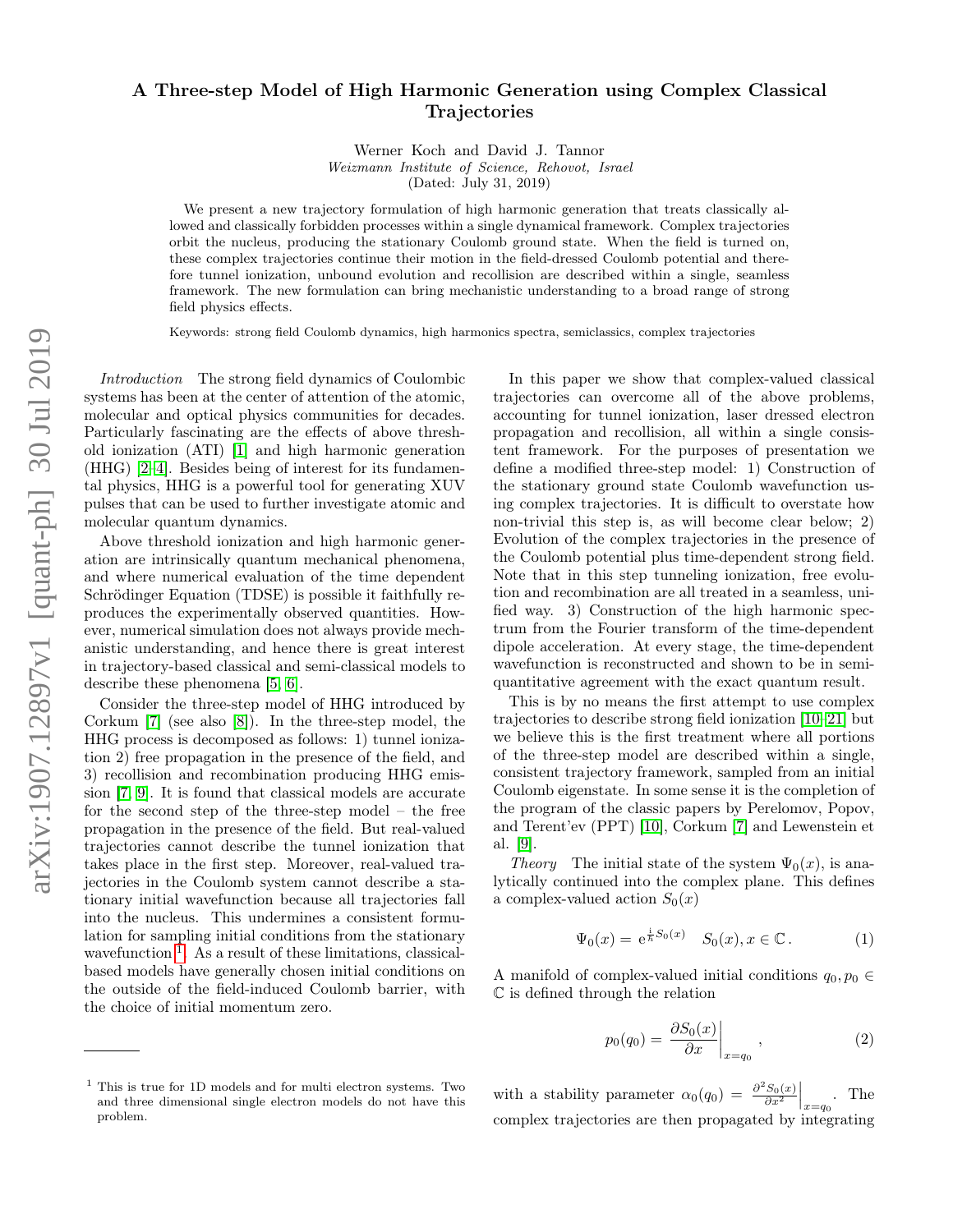the equations of motion (EOM)

$$
\dot{q} = \frac{1}{m}p
$$
\n
$$
\dot{p} = -V'(q)
$$
\n
$$
\dot{S} = \frac{1}{2m}p^2 - V(q) + \frac{i\hbar}{2m}\alpha
$$
\n
$$
\dot{\alpha} = -V''(q) - \frac{1}{m}\alpha^2
$$
\n(3)

where  $m$  is the mass of the system. The complex action  $S = S<sup>cl</sup> + S<sup>qm</sup>$ , where  $S<sup>cl</sup> = \int dt \frac{p^2}{2m} - V(q)$  and  $S<sup>qm</sup> =$  $\int dt \frac{i\hbar}{2m} \alpha$ .

In the final value coherent state propagator (FINCO) method [\[22\]](#page-5-1), each trajectory is associated with a matrix element of the propagator in the coherent state representation  $\langle g_{\gamma}(\xi(q_0)) | \mathcal{U} | \Psi_0 \rangle$ . Equations [\(3\)](#page-1-0) subject to initial conditions [\(2\)](#page-0-1) determine the complex coordinate  $q_t(q_0)$  and momentum  $p_t(q_0)$  at time t. This in turn provides a coherent state label  $\xi(q_0)$  for the bra Gaussian  $\langle g_{\gamma}(\xi(q_0))|$  through the relation

$$
2\gamma q_t(q_0) - i p_t(q_0) = 2\gamma \bar{q}_t(q_0) - i \bar{p}_t(q_0) \equiv \xi(q_0)
$$
 (4)

where  $q_t, p_t \in \mathbb{C}, \bar{q}_t, \bar{p}_t, \gamma \in \mathbb{R}$  [\[23\]](#page-5-2). The coherent state matrix element is given by  $\langle g_{\gamma}(\xi(q_0))| \mathcal{U} | \Psi_0 \rangle =$  $\phi(q_0) e^{\sigma(q_0)}$ , where the exponent  $\sigma(q_0)$  has the form

$$
\sigma(q_0) = \frac{1}{\hbar} S_t^{cl}(q_0) + \frac{1}{4\gamma \hbar^2} p_t^2(q_0) - \frac{1}{4\gamma} (\Im \xi(q_0))^2.
$$
 (5)

Associated with this bra Gaussian is a ket Gaussian centered at  $\xi^* = 2\gamma \bar{q}_t(q_0) + i\bar{p}_t(q_0),$ 

$$
\langle x | g_{\gamma}(\xi(q_0)) \rangle = \left(\frac{2\gamma}{\pi}\right)^{\frac{1}{4}} e^{-\gamma [x - \bar{q}_t(q_0)]^2 - i\bar{p}_t(q_0)[x - \bar{q}_t(q_0)]}.
$$
\n(6)

The time evolved wavefunction  $\Psi_t(x)$  is represented in a basis of these ket Gaussians

$$
\Psi_t(x) = \int \frac{-dq_0}{4\pi\gamma} |J(q_0)| \langle x| g_\gamma(\xi(q_0)) \rangle \langle g_\gamma(\xi(q_0)) | \mathcal{U} | \Psi_0 \rangle . \tag{7}
$$

The Jacobian 
$$
|J(q_0)| = \left|\frac{d\xi(q_0)}{dq_0}\right|^2
$$
 and prefactor  $\phi(q_0) = (8\gamma\pi)^{\frac{1}{4}} \left[\frac{d\xi(q_0)}{dq_0}\right]^{-\frac{1}{2}}$ , where  

$$
\frac{d\xi(q_0)}{dq_0} = (2\gamma M_{qp} - iM_{pp}) \alpha_0(q_0) + (2\gamma M_{qq} - iM_{pq})
$$
. (8)

The  $M_{ab}$  are stability matrix elements defined by  $M_{ab} = \frac{\partial a_t(q_0)}{\partial b_0(q_0)}$  with  $a, b \in \{p, q\}$ . EOM for the  $M_{ab}$  are given in App. [A.](#page-4-9)

Complex time When the EOM of the previous section are applied to the Coulomb system, the methodology fails at the first step: no meaningful reconstruction of the ground state eigenfunction is obtained. Real-valued

bound state initial conditions all fall into the Coulomb singularity. Strictly complex-valued trajectories, on the other hand, diverge, as the complex Coulomb potential is repulsive everywhere except on the real axis. Hence a stable ground state can not be constructed from either real or complex trajectories.

<span id="page-1-0"></span>The resolution to this conundrum comes from allowing time to be complex. The complex time plane has singularities – points where the classical momentum goes to infinity in a finite time. Paradoxically, these singularities, rather than being a nuisance, provide the solution to the problem by changing the topology of the trajectories. For instance, it is known that circumnavigating a timesingularity in barrier scattering problems can transform a transmitted trajectory into a reflected trajectory [\[24–](#page-5-3) [26\]](#page-5-4). In the Coulomb system, circumnavigating complex time singularities leads to complex trajectories that orbit the nucleus. Technically, these singularities cause the solution  $q_t(q_0), p_t(q_0)$  to be multivalued, but the motion is continuous when viewed as evolving on a multi-sheeted Riemann surface. Motion on these sheets may correspond to either classically allowed or classically forbidden processes, depending on the trajectory initial conditions.

To understand more fully the influence of circumnavigating a singularity in time, we note that the singularities in complex time arise from singularities in complex position [\[24,](#page-5-3) [25\]](#page-5-5). In Ref. [\[27\]](#page-5-6) a full calculus was introduced relating the asymptotic approach towards a singularity of the potential to the singularities in complex time. As shown in [\[27\]](#page-5-6), the Coulomb singularity at the origin gives rise to three Riemann sheets for each singularity encounter in time. Controlled circumnavigation of the singularity in time leads to complex trajectories that cycle through these three Riemann sheets, corresponding to trajectories that orbit the nucleus (Fig. [1\)](#page-2-0).

Associated with the singularities in complex position there are always caustics, although the mathematical connection between these two is yet to be discovered. These caustics lead to divergence of a portion of the complex trajectories, those that lie beyond what are known as Stokes lines. A rigorous procedure for removing these unphysical trajectories was introduced in Ref. [\[28\]](#page-5-7).

The three-step model. Step 1: Constructing the ground state of the Coulomb system The first step is to describe the stationary initial state of the Coulomb system in terms of orbiting trajectories. Consider the antisymmetric, Cartesian 1D Coulomb ground state  $\Psi_0(x) =$  $2x e^{-|x|}$ . The strategy is to let these trajectories orbit the nucleus freely until the field is turned on and then seamlessly continue their propagation in the presence of the field.

A complex time contour that loops around a singularity time passes onto a second Riemann sheet where the corresponding trajectory orbits the nucleus. On this alternate sheet, an additional singularity time is present which is in turn circumnavigated by a loop contour. Continuing in this way, each loop corresponds to a trajectory passing from one sheet of the Riemann surface to an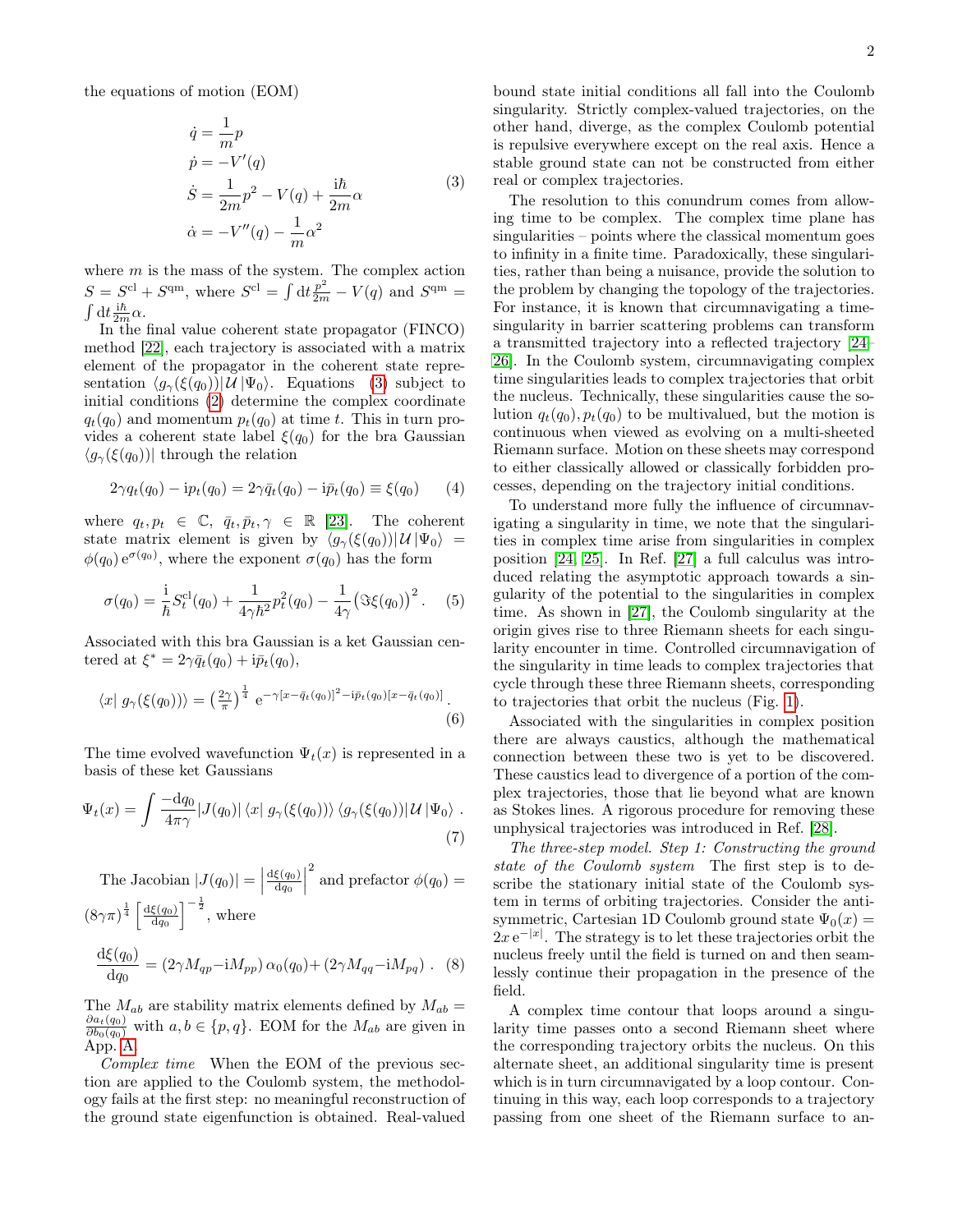other, followed by propagation on that new sheet until the next singularity encounter. Figure [1](#page-2-0) shows this transition between sheets for two successive singularity times.



<span id="page-2-0"></span>FIG. 1. Riemann surface of the real part of the complex momentum as a function of complex time  $p(t)$ . Each sheet is indicated by a different color. Two singularities are visible. The integration contour, shown in red, loops around these singularities, thus passing to the next sheet. For clarity, the integration contour is shown on the base of the plot as well as superimposed on the Riemann surfaces.

The total complex time contour thus consists of a series of loops around successive singularity times as shown in Fig. [2.](#page-2-1) Note that the wavefunction is always recon-



<span id="page-2-1"></span>FIG. 2. Complex time integration contour for reconstructing the Coulomb ground state. Note how the contour circumnavigates the singularity times.

structed at purely real times. The necessary excursions back to the real time axis are not shown in Fig. [2.](#page-2-1)

The locations of singularity times depend on the trajectory initial conditions. Propagating the entire manifold with suitably chosen contours yields the desired stationary ground state depicted in Fig. [3,](#page-2-2) the only timedependence being a coordinate-independent phase rotation. Both the magnitude and phase of the wave function



<span id="page-2-2"></span>FIG. 3. Coulomb ground state (thin red) and FINCO trajecory reconstruction at  $t = 3 \cdot 4\pi$  with  $\gamma = \frac{1}{2}$ . (|Ψ| thick blue,  $\Im\Psi$ , dashed blue)

are in semiquantitative agreement with the exact quantum results.

Step 2: Strong field dynamics of the Coulomb system Having described the construction of the initial wavefunction, we now introduce the time-dependent electric field. The laser field is modeled in the dipole approximation and length gauge by the additional, time dependent potential  $\tilde{V}(q, t) = eqF_0 \sin(\omega t)$  with the field strength  $F_0 = 7.35 \cdot 10^{-2}$  au, electronic charge e and frequency  $\omega = 7.35 \cdot 10^{-2}$  au. The Keldysh parameter is  $\gamma = 1$ .

The integration contour in the presence of the field is shown in Fig. [4.](#page-3-0) Note that the addition of  $V(q, t)$  does not introduce additional singularities in complex space. It does, however, shift the singularity times and introduces additional encounters with the Coulomb singularity. The loops around the shifted singularity times correspond to orbiting trajectories that remain near the core of the nucleus, modified by the presence of the field  $^2$  $^2$ . However, the loops that circumnavigate the new singularity encounter correspond to a new kind of trajectory dynamics: ionization of the electron and subsequent recollision with the nucleus. The ionizing and recolliding trajectories result from three distinct parts of a complex time contour : 1. A series of singularity loops causing the trajectory to orbit the singularity at the origin. Termination of the loop sequence initiates tunnel ionization. 2. Straight line integration in complex time results in a field-mediated excursion from the nucleus. Depending on the trajectory initial conditions, the trajectory will ionize or return to the core at a later time. 3. A loop around a new singularity time that is not present in the field free case induces recollision with the nucleus.

<span id="page-2-3"></span><sup>2</sup> In practice, in order to avoid numerical inaccuracies in the ground state, we skip the initial field free loops and start with the field dressed loops at  $t = 0$ .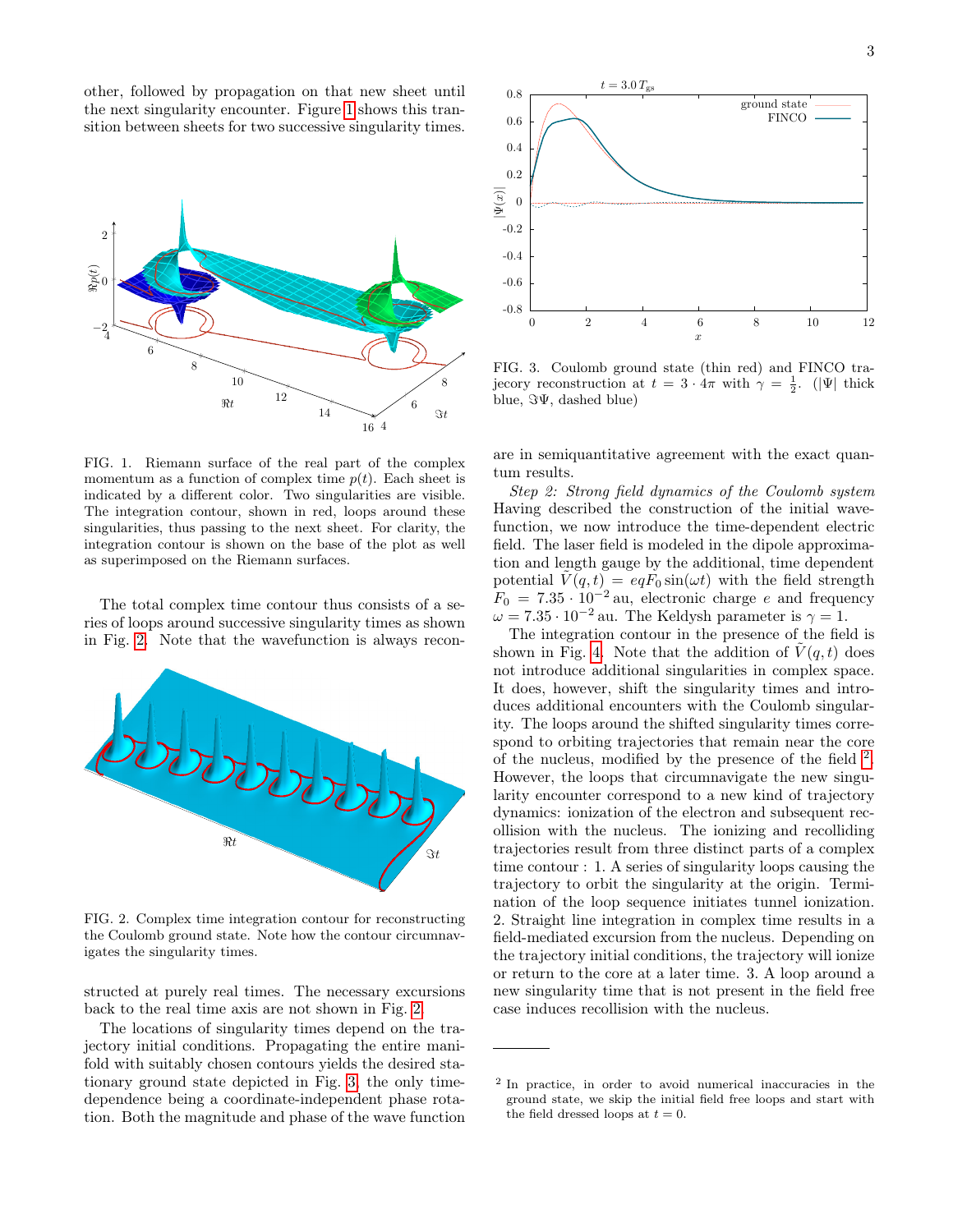

<span id="page-3-0"></span>FIG. 4. Integration contours describing an initial stationary state as a strong external field is turned on. Different sections of the contour correspond to different processes: bound, core wave packet (solid), ionization (dashed) and recollision (dotted). Note that singularity times have shifted with respect to the field free case Fig. [2](#page-2-1) and an additional singularity time is present.

Each additional cycle of the field results in additional contributions to the emitted wavepacket. These contributions are generated via contours analogous to those of the first ionization cycle, albeit with a varying number of initial loops. E.g. the first ionization cycle begins after three initial loops whereas the second ionization cycle requires fifteen loops. Note that the time of maximum field strength roughly coincided with three periods of phase rotation of the ground state and a full cycle of the field corresponds roughly to twelve periods of rotation of the ground state such that the second field maximum occurs after about fifteen periods of the ground state rotation. Terminating the initial loop series earlier or later yields trajectories that describe the same process but that disagree with the quantum results. The physical significance of these alternate contours is not yet understood.

Adding the contributions from all distinct contours that make significant numerical contributions yields the wavefunction in Fig. [5.](#page-3-1) The ionized part of the wave function plotted for 1.5 periods of the field shows excellent agreement with the quantum result, including the complex nodal pattern resulting from the superposition of the three distinct contributions, one from each of the three half cycles of the field prior to the evaluation time.

As the laser field changes sign, the previously emitted part of the wavefunction is partially redirected towards the nucleus. This recolliding wavefunction recombines with the ground state of the system, and can be computed from the trajectory based reconstruction.

Step 3: Calculating the high harmonic spectrum The spectrum of the radiation emitted as the recolliding wavefunction recombines with the ground state of the system can be calculated as the Fourier transform of the dipole acceleration computed in the form [\[29\]](#page-5-8)

$$
a(t) = \langle \Psi(t) | \ddot{x} | \Psi(t) \rangle = \int dx | \Psi(x, t) |^2 \frac{\partial V(x, t)}{\partial x}.
$$
 (9)



<span id="page-3-1"></span>FIG. 5. Coulomb ground state evolved under laser field influence: Split operator quantum solution (thin red) and FINCO trajecory reconstruction (thick blue) at  $t = 1.5 \cdot T_{\omega} \approx 10.2 \cdot 4\pi$ with  $\gamma = 0.3$ . Included trajectories correspond to the core wave packet, first and third half cycle ionization and second half cycle recollision.

A comparison of the quantum and complex trajectory calculation is shown in Fig. [6.](#page-3-2) The locations of the peaks as well as the plateau structure, including the cutoff, are reproduced very well. Remaining deviations in the intensity of the peaks are due to errors in the reproduction of the core wavepacket.



<span id="page-3-2"></span>FIG. 6. High harmonic spectrum obtained from the Fourier transform of Eq. [\(9\)](#page-3-3) for four periods of the field. Quantum mechanical result (thin red) and FINCO (thick blue). Arrows indicate the fundamental frequency of the field and the corresponding expected cutoff at  $3.17U_p + I_p$ .

<span id="page-3-3"></span>Several comments about our numerical procedure. The FINCO wavefunction was reconstructed from four distinct classical processes: the first and third half cycle ionization and the second and fourth half cycle recollision. The dominant regions in the initial manifold contributing significantly to each of these processes were selected manually. Since the quantitative simulation of the core wavepacket is somewhat more involved, we added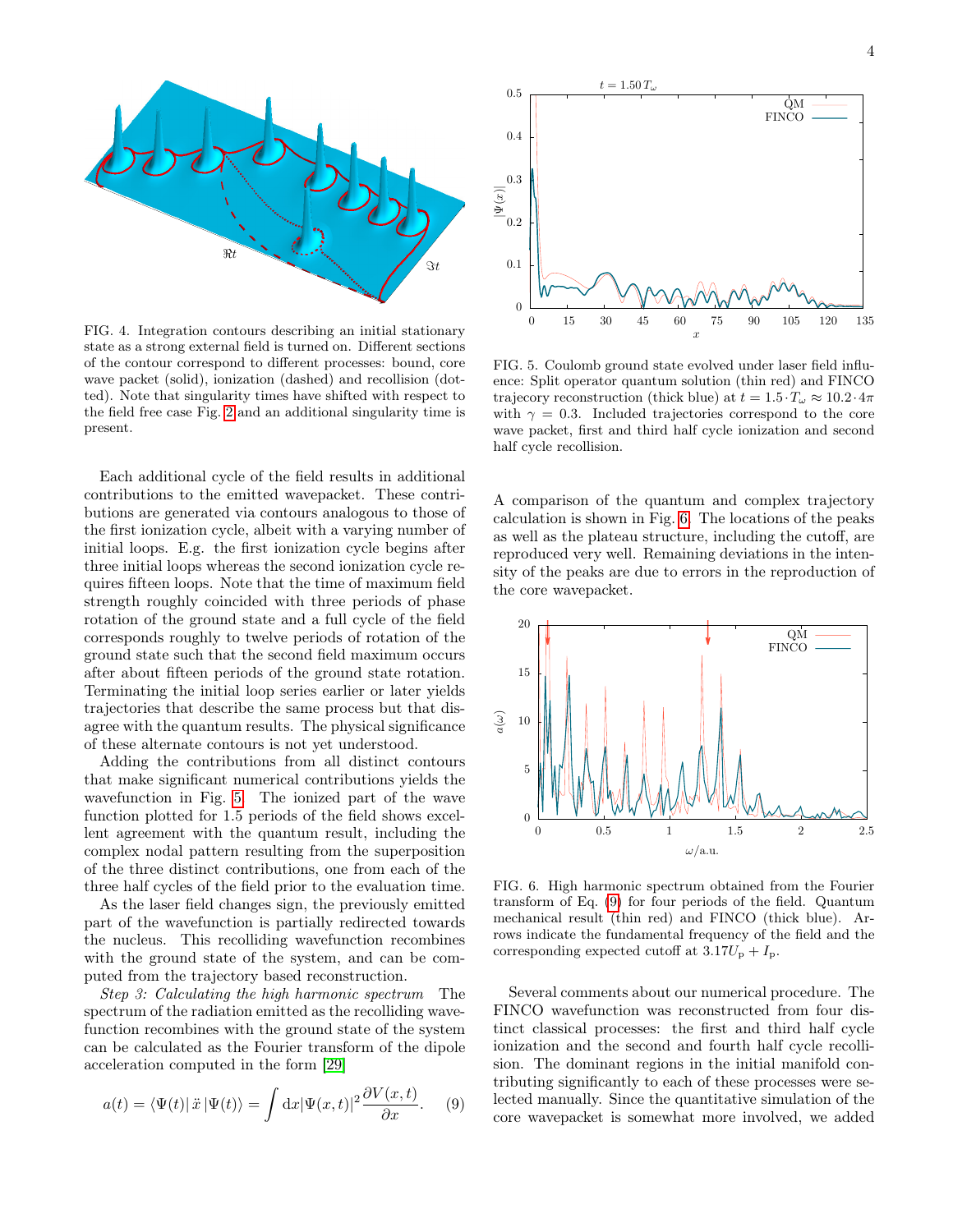to the ionized and recolliding parts of the wavefunction, the Coulomb ground state with its time-dependent phase,  $\Psi(x,t) \to \Psi(x,t) + \Psi_0(x) e^{\frac{i}{2}t}.$ 

All of the data presented was computed from initial conditions in only the positive half of coordinate space, evolving on a single Riemann sheet of the potential  $V(q) = \pm \frac{1}{q}$ . Instead of computing the negative half from the initially antisymmetric ground state  $\Psi_0(x)$  evolving on the other sheet of the potential, the dipole acceleration was post-symmetrized according to  $a(t) \to a(t) - a(t - \frac{\pi}{\omega})$ .

Summary To summarize, we have shown how strong field dynamics of the Coulomb system, including high harmonic generation, can be modeled using complex classical trajectories. In this approach the spectrum emerges in the three following steps: 1) Trajectories orbit the singularity in the complex plane, generating the Coulomb ground state. 2) Under the influence of the strong field, a subset of the trajectory manifold ionizes, with a subset of the subset recolliding with the nucleus. 3) Recombination with the nuclear wavefunction yields high harmonic radiation. There is no need for a separate tunnel ionization step as in the traditional three step model; it is included automatically in the second step.

The high harmonic spectrum reconstructed from the FINCO trajectories agrees well with the full quantum results. With the complex trajectories correctly describing tunnel ionization of the Coulomb ground state, a number of exciting future possibilities present themselves.

There has been significant debate in the literature whether the transition of the tunneling electrons through the barrier happens instantaneously or with a delay [\[18,](#page-5-9) [19,](#page-5-10) [30–](#page-5-11)[33\]](#page-5-12). Since the complex trajectories used in the present work are rigorously derived from the Coulomb ground state without artificially imposing tunnel exit initial conditions, tunneling times may be read off directly.

- <span id="page-4-0"></span>[1] P. Agostini, F. Fabre, G. Mainfray, G. Petite, and N. K. Rahman, Phys. Rev. Lett. 42, 1127 (1979).
- <span id="page-4-1"></span>[2] A. McPherson, G. Gibson, H. Jara, U. Johann, T. S. Luk, I. A. McIntyre, K. Boyer, and C. K. Rhodes, J. Opt. Soc. Am. B, JOSAB 4, 595 (1987), ISSN 1520-8540.
- [3] M. Ferray, A. L'Huillier, X. F. Li, L. A. Lompre, G. Mainfray, and C. Manus, J. Phys. B: At. Mol. Opt. Phys. 21, L31 (1988), ISSN 0953-4075.
- <span id="page-4-2"></span>[4] X. F. Li, A. L'Huillier, M. Ferray, L. A. Lompré, and G. Mainfray, Phys. Rev. A 39, 5751 (1989).
- <span id="page-4-3"></span>[5] M. Protopapas, D. G. Lappas, C. H. Keitel, and P. L. Knight, Phys. Rev. A 53, R2933 (1996).
- <span id="page-4-4"></span>[6] G. van de Sand and J. M. Rost, Phys. Rev. Lett. 83, 524 (1999).
- <span id="page-4-5"></span>[7] P. B. Corkum, Phys. Rev. Lett. 71, 1994 (1993).
- <span id="page-4-6"></span>[8] K. Kulander, K. Schafer, and J. Krause, in Super-Intense Laser—Atom Physics (1993), vol. III, ISBN 978-1-4615- 7965-6.
- <span id="page-4-7"></span>[9] M. Lewenstein, P. Balcou, M. Y. Ivanov, A. L'Huillier, and P. B. Corkum, Phys. Rev. A 49, 2117 (1994).

Note that each trajectory has its own independent tunneling time, allowing for transparent analysis and interpretation.

Aside from the manual selection of the significant regions of the initial manifold, the only approximation in the present approach is a truncation of an infinite hierarchy of EOMs at second order [\[34\]](#page-5-13), corresponding to a saddle point evaluation of the path integral [\[35\]](#page-5-14). Since no assumption is made on physical parameters such as the strength of the field, we expect that the complex trajectory method presented here will provide mechanistic insight into a broad range of strong field effects in atomic and molecular systems.

Acknowledgements We thank the organizers and participants of the Advanced Study Group "Semiclassical Methods: Insight and Practice in Many Dimensions" and the Focus Workshop "Quantum and Semiclassical Trajectories", both held at the MPIPKS of Dresden, for many stimulating discussions. Financial support from the Israel Science Foundation (1094/16) and the German-Israeli Foundation for Scientific Research and Development (GIF) are gratefully acknowledged.

## <span id="page-4-9"></span>Appendix A: Equations of motion for stability matrix elements

The stability matrix elements  $M_{ab} = \frac{\partial a_t(q_0)}{\partial b_0(q_0)}$  with  $a, b \in$  $\{p, q\}$  obey the following EOMs

M˙

$$
\dot{M}_{\rm pp} = -V''(q)M_{\rm qp} \qquad \dot{M}_{\rm pq} = -V''(q)M_{\rm qq} \qquad \text{(A.1)}
$$

$$
\dot{M}_{\rm qp} = \frac{1}{m} M_{\rm pp} \qquad \dot{M}_{\rm qq} = \frac{1}{m} M_{\rm pq} \,. \tag{A.2}
$$

- <span id="page-4-8"></span>[10] A. M. Perelomov, V. S. Popov, and M. V. Terentev, Zhurnal Eksp. Teor. Fiz. USSR Engl. Transl. See Sov Phys - JETP Engl Transl Vol: 50 (1966).
- [11] A. M. Perelomov, V. S. Popov, and M. V. Terent'ev, Soviet Journal of Experimental and Theoretical Physics 24, 207 (1967), ISSN 1063-7761.
- [12] A. M. Perelomov and V. S. Popov, Soviet Journal of Experimental and Theoretical Physics 25, 336 (1967), ISSN 1063-7761.
- [13] L. V. Keldysh, Zh Eksperim Teor Fiz Vol: 47 (1964).
- [14] F. H. M. Faisal, J. Phys. B: At. Mol. Phys. 6, L312 (1973), ISSN 0022-3700.
- [15] H. R. Reiss, Phys. Rev. A 22, 1786 (1980).
- [16] P. Salières, B. Carré, L. L. Déroff, F. Grasbon, G. G. Paulus, H. Walther, R. Kopold, W. Becker, D. B. Milošević, A. Sanpera, et al., Science 292, 902 (2001), ISSN 0036-8075, 1095-9203.
- [17] D. Shafir, H. Soifer, B. D. Bruner, M. Dagan, Y. Mairesse, S. Patchkovskii, M. Y. Ivanov, O. Smirnova, and N. Dudovich, Nature 485, 343 (2012), ISSN 1476- 4687.